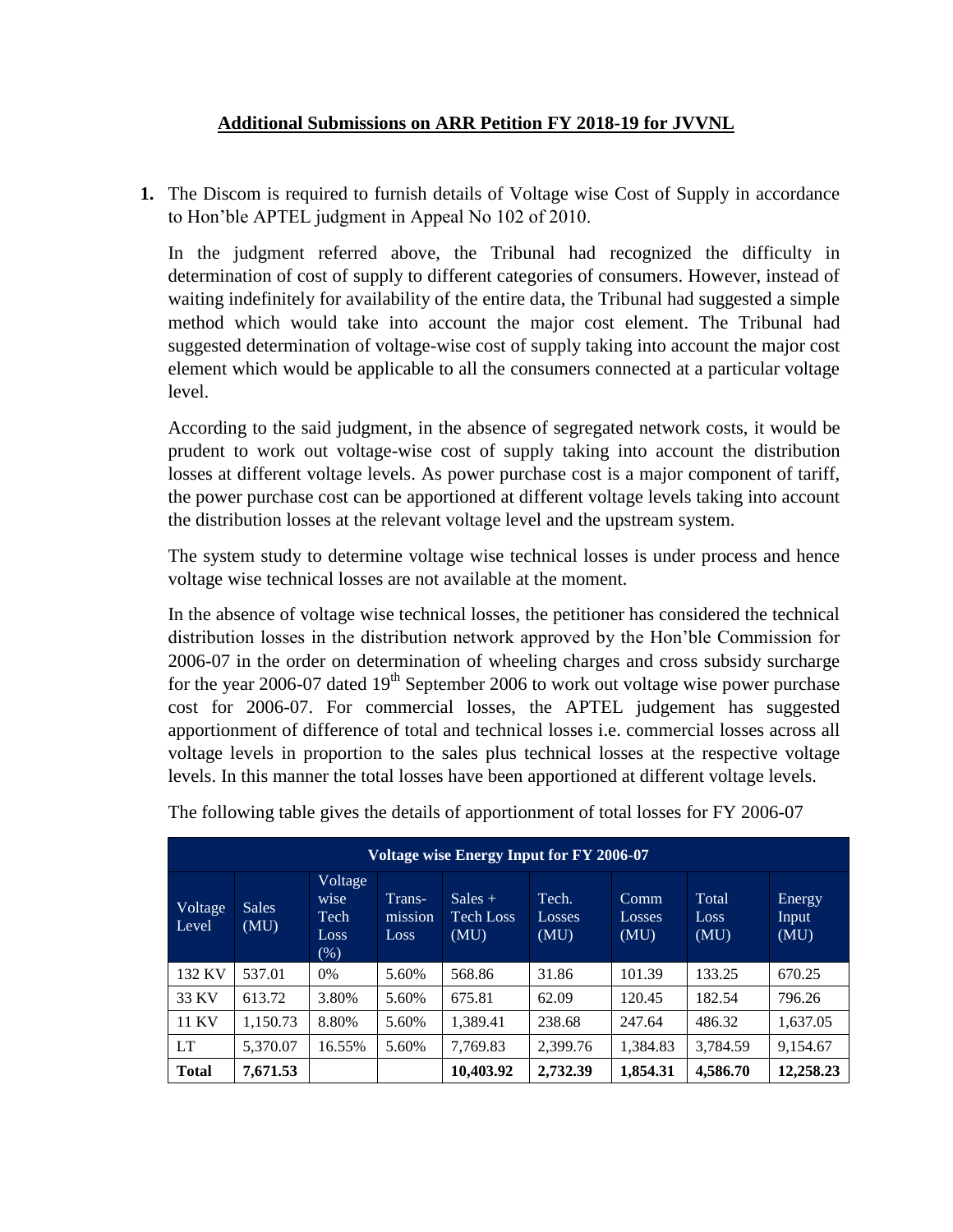As the sales mix has not changed significantly over the years, results of FY 2006-07 have been used to estimate voltage wise cost of supply for FY 2017-18 and FY 2018-19. It is important to mention that the Discom has taken a number of steps to reduce AT&C losses at each voltage level. As such in order to arrive at voltage wise input energy, the total projected loss of FY 2017-18 and FY 2018-19 has been apportioned between the different voltage levels in the same ratio as the voltage wise losses in FY 2006-07. Accordingly input energy has been computed for different voltage levels for FY 2017-18 and FY 2018-19 and the total power purchase cost has been apportioned between different voltages on the basis of energy input required as shown below:

| Voltage<br>Level | Sales (MU) | <b>Total Losses</b><br>(MU) | Energy Input<br>Required (MU) | <b>Total Power</b><br><b>Purchase Cost</b><br>(Excluding)<br>Transmission<br>$Cost)$ (Rs $Cr)$ | Cost per unit<br>sold |
|------------------|------------|-----------------------------|-------------------------------|------------------------------------------------------------------------------------------------|-----------------------|
|                  | A          | B                           | $C = A+B$                     | D                                                                                              | $E=D/A*10$            |
| <b>132 KV</b>    | 1,553.14   | 192.04                      | 1,745.18                      | 701.01                                                                                         | 4.51                  |
| 33 KV            | 1,775.01   | 263.09                      | 2,038.10                      | 818.67                                                                                         | 4.61                  |
| <b>11 KV</b>     | 3,328.15   | 700.93                      | 4,029.07                      | 1,618.40                                                                                       | 4.86                  |
| <b>LT</b>        | 14570.84   | 5,454.67                    | 20,025.51                     | 8,043.87                                                                                       | 5.52                  |
| <b>Total</b>     | 21,227.14  | 6,610.73                    | 27,837.86                     | 11,181.95                                                                                      | 5.27                  |

## **Table 1: FY 2017-18**

#### **Table 2: FY 2018-19**

| Voltage<br>Level | Sales (MU)   | <b>Total Losses</b><br>(MU) | Energy Input<br>Required (MU) | <b>Total Power</b><br><b>Purchase Cost</b><br>(Excluding<br><b>Transmission</b><br>$Cost)$ (Rs $Cr)$ | Cost per unit<br>sold |
|------------------|--------------|-----------------------------|-------------------------------|------------------------------------------------------------------------------------------------------|-----------------------|
|                  | $\mathsf{A}$ | B                           | $C = A+B$                     | D                                                                                                    | $E=D/A*10$            |
| <b>132 KV</b>    | 1690.30      | 158.52                      | 1848.82                       | 783.40                                                                                               | 4.63                  |
| <b>33 KV</b>     | 1931.77      | 217.16                      | 2148.93                       | 910.57                                                                                               | 4.71                  |
| <b>11 KV</b>     | 3622.07      | 578.56                      | 4200.63                       | 1779.94                                                                                              | 4.91                  |
| LT               | 15905.28     | 4502.44                     | 20407.72                      | 8647.41                                                                                              | 5.44                  |
| <b>Total</b>     | 23149.41     | 5456.68                     | 28606.09                      | 12121.32                                                                                             | 5.24                  |

According to the Hon'ble Tribunal's Judgment, in absence of segregated network costs, all the other costs such as Return on Equity, Interest on loan, Depreciation, interest on working capital and O&M costs can be pooled and apportioned equitably to all categories to determine the cost of supply.

Various elements and computation of network cost per unit has been presented in the table below: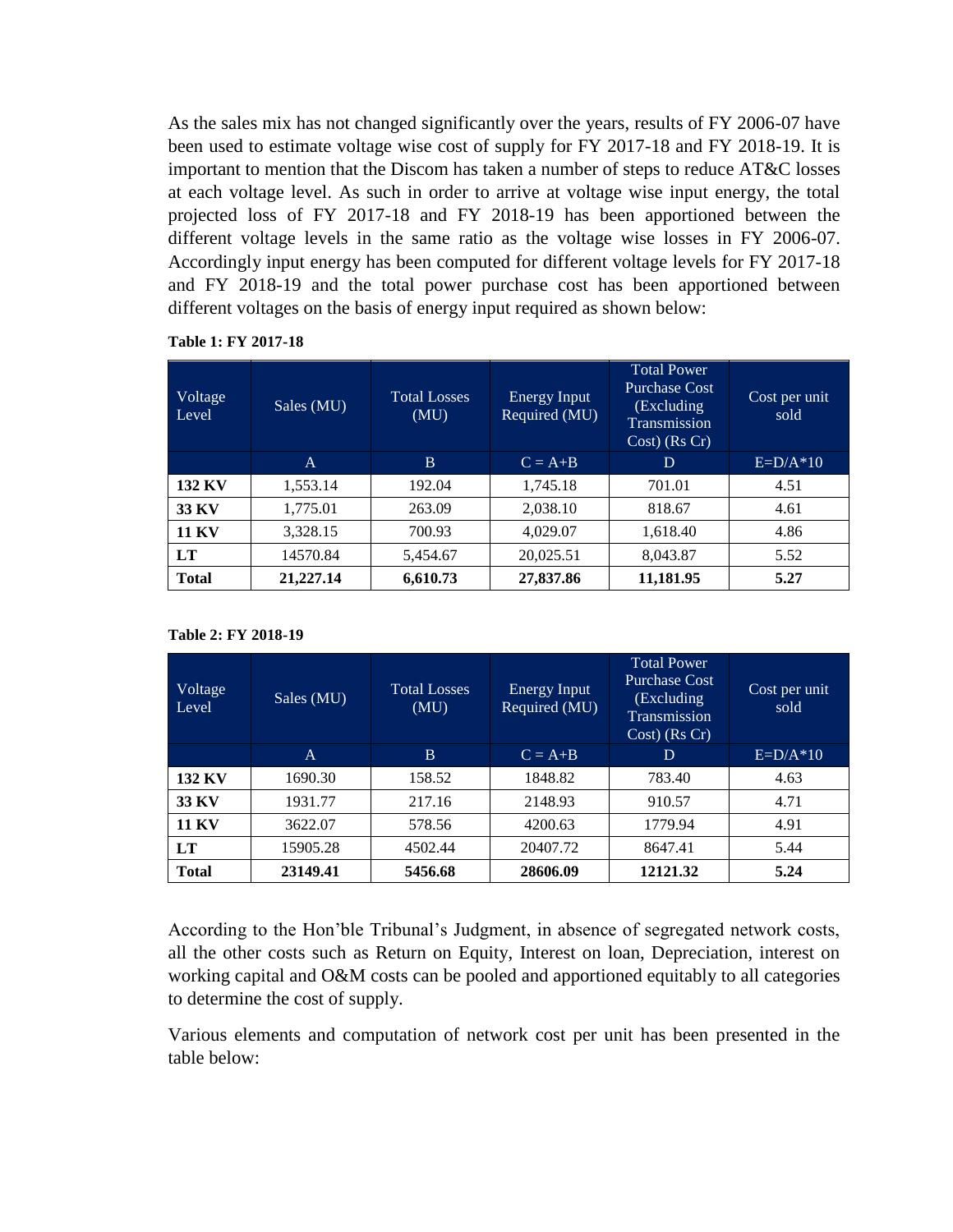| <b>Elements</b>                     |         | <b>FY 2017-18</b> | FY 2018-19 |
|-------------------------------------|---------|-------------------|------------|
| O&M Cost including                  | Rs. Cr. | 1,482.25          | 1,626.14   |
| Depreciation                        | Rs. Cr. | 843.50            | 932.53     |
| <b>Interest and Finance Charges</b> | Rs. Cr. | 1,830.93          | 1,874.39   |
| <b>Interest on Working Capital</b>  | Rs. Cr. |                   |            |
| RoE                                 | Rs. Cr. |                   |            |
| <b>Transmission Cost</b>            | Rs. Cr. | 1593.67           | 1593.67    |
| <b>Insurance Expenses</b>           | Rs. Cr. | 24.82             | 26.61      |
| Other Expenses                      | Rs. Cr. |                   |            |
| Less: NTI                           | Rs. Cr. | 406.14            | 426.45     |
| Less: Income from wheeling charges  | Rs. Cr. | 266.60            | 266.60     |
| Less: Income from Trading Activity  | Rs. Cr. | 468.26            | 687.53     |
| <b>Total Cost</b>                   | Rs. Cr. | 4,634.16          | 4,672.77   |
| Units Sold                          | MU      | 21,227.14         | 23149.41   |
| <b>Network Cost per Unit</b>        | Rs./kWh | 2.18              | 2.02       |

Based on the methodology suggested by the Hon'ble Tribunal and details provided above, the voltage wise cost of supply for FY 2017-18 and FY 208-19 has been computed and shown in the following tables.

#### **Table 3: FY 2017-18**

| Voltage Level | Power Purchase Cost per<br>unit sold | Network Cost per unit of<br>sale | Cost of Supply per Unit |
|---------------|--------------------------------------|----------------------------------|-------------------------|
|               | $\mathbf{F}$                         | G                                | $H = F + G$             |
| <b>132 KV</b> | 4.51                                 | 2.18                             | 6.70                    |
| 33 KV         | 4.61                                 | 2.18                             | 6.80                    |
| <b>11 KV</b>  | 4.86                                 | 2.18                             | 7.05                    |
| LT            | 5.52                                 | 2.18                             | 7.70                    |
| <b>Total</b>  | 5.27                                 | 2.18                             | 7.45                    |

### **Table 4: FY 2018-19**

| <b>Voltage Level</b> | Power Purchase Cost per<br>unit sold | Network Cost per unit of<br>sale | Cost of Supply per Unit |
|----------------------|--------------------------------------|----------------------------------|-------------------------|
|                      | F.                                   | G                                | $H = F + G$             |
| <b>132 KV</b>        | 4.63                                 | 2.02                             | 6.65                    |
| 33 KV                | 4.71                                 | 2.02                             | 6.73                    |
| <b>11 KV</b>         | 4.91                                 | 2.02                             | 6.93                    |
| LT                   | 5.44                                 | 2.02                             | 7.46                    |
| <b>Total</b>         | 5.24                                 | 2.02                             | 7.25                    |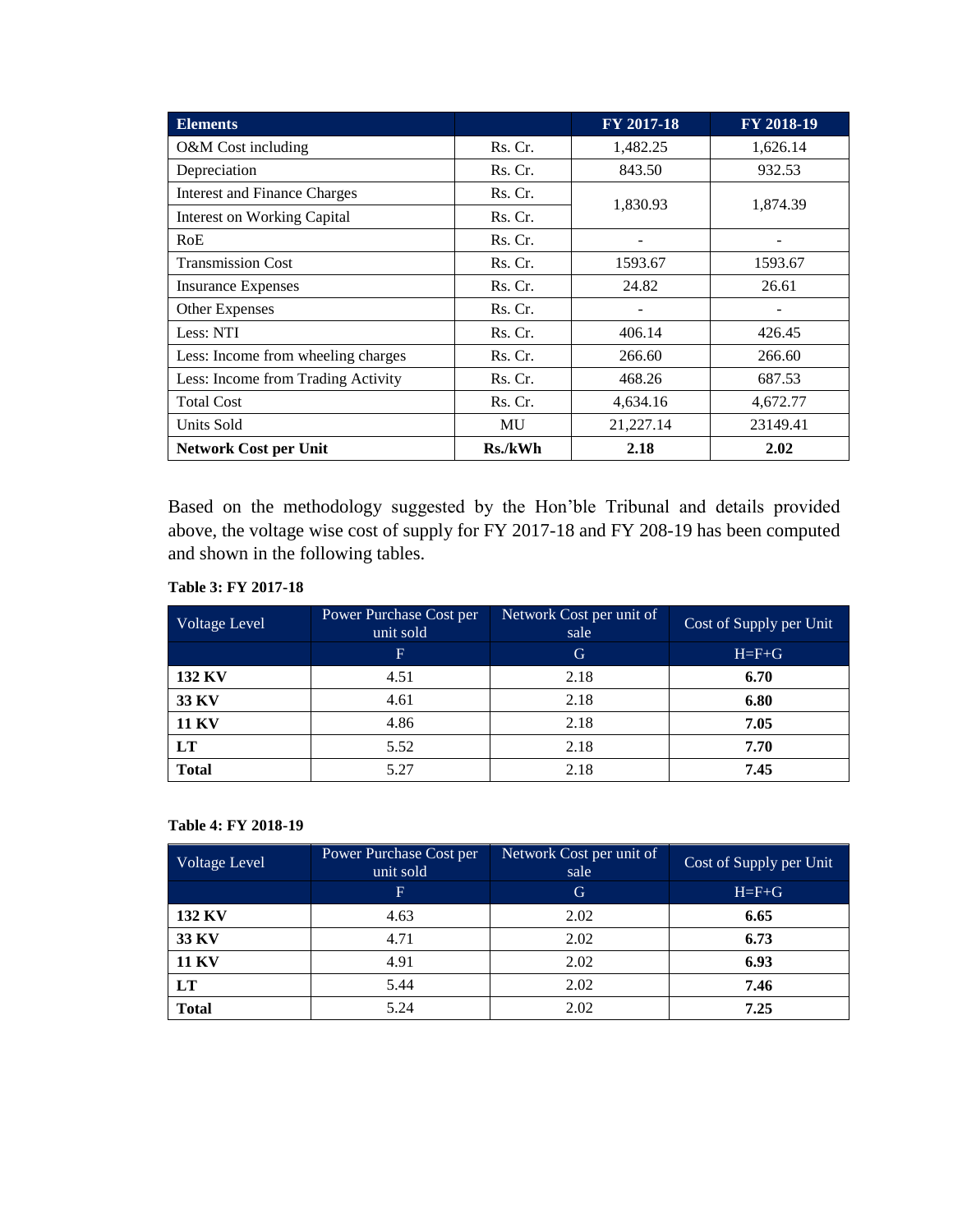**2.** As per Regulation 11(5) (g) of RERC Tariff Regulations, 2014, the statement showing calculations of the amount of cross subsidy in the existing tariff is as below:

| <b>Category of Consumers</b> | $FY$ 18   | <b>FY 19</b> |
|------------------------------|-----------|--------------|
| Domestic                     | $-3.87\%$ | $-3.77\%$    |
| Non-Domestic                 | 37.35%    | 37.79%       |
| Public Street Light          | $-5.22\%$ | $-5.19\%$    |
| Agriculture (Metered)        | $-30.13%$ | $-30.12%$    |
| Agriculture (Flat)           | $-23.87%$ | $-23.84%$    |
| Small Industry               | 8.10%     | 8.05%        |
| Medium Industry              | 17.41%    | 17.58%       |
| Large Industry               | 24.29%    | 23.96%       |
| Public Water Works (S)       | $-3.60\%$ | $-3.53\%$    |
| Public Water Works (M)       | 6.80%     | 7.23%        |
| Public Water Works (L)       | 10.94%    | 11.09%       |
| Mixed Load / Bulk Supply     | 10.16%    | 10.08%       |

- **3.** The Power Purchase details for the first eight months of FY 2017-18 has been attached as **Annexure A**
- **4.** The sales for the first eight months of FY 2017-18 are hereby attached as **Annexure B.** Approximate number Domestic connections released / to be released by JdVVNL during 2017-18 & 2018-19 are as shown below:

| Period                                                             | <b>Number</b> |
|--------------------------------------------------------------------|---------------|
| No. of connections released from April to Nov.2017 (including DF)  | 1,50,000      |
| Tentative No. of connections to be released from Dec to March 2018 | 1,00,000      |
| Target for FY 2017-18                                              | 2,50,000      |
| Target for FY 2018-19                                              | 2,50,000      |

- **5.** Clarification Detailed information regarding loans taken under UDAY Scheme is attached as **Annexure C.**
- **6.** Details pertaining to Distribution Franchisee area for FY 2016-17 as per Form 2.1 are attached as **Annexure D.**
- **7.** Statement Detailed computation of the sales of agriculture metered and flat rate category for FY 2018-19 is as follows:

| <b>Particulars</b><br>(Metered) | <b>Connected</b><br><b>Load per</b><br><b>Consumers</b><br>(Nos.)<br>consumer<br>$\mathbf (k\mathbf W)$ | <b>Total</b><br>Connected<br>Load (kW) | <b>Specific</b><br>consumption<br>(kWh/kW/year) | <b>Consumption</b><br>(Sales) MU |
|---------------------------------|---------------------------------------------------------------------------------------------------------|----------------------------------------|-------------------------------------------------|----------------------------------|
|---------------------------------|---------------------------------------------------------------------------------------------------------|----------------------------------------|-------------------------------------------------|----------------------------------|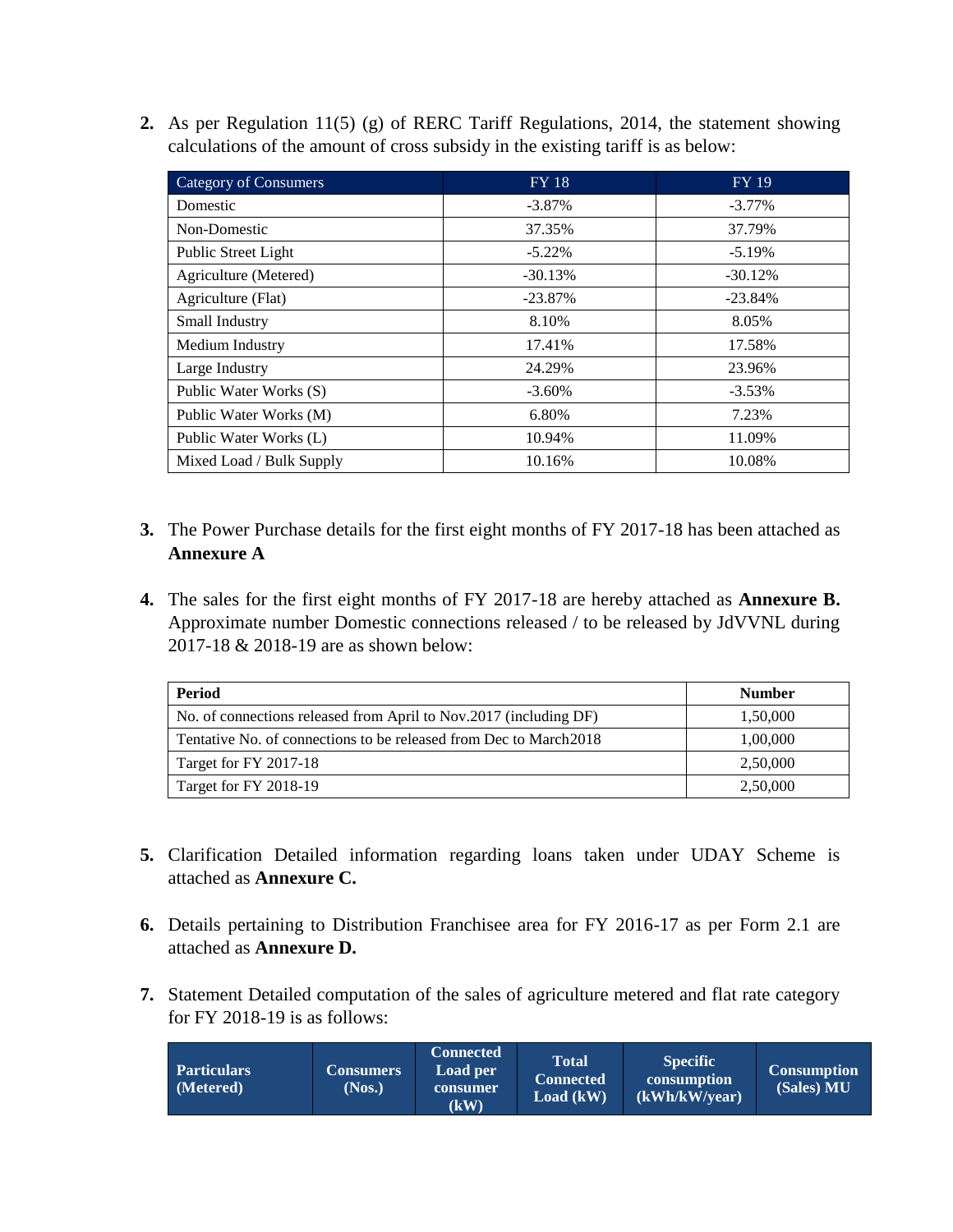| Existing consumers          | 447.754 | 7.86 | 3,519,179 | 1,921.12 | 6,760.75 |
|-----------------------------|---------|------|-----------|----------|----------|
| New Consumers               | 15,000  | 7.86 | 117,894   | 1.921.12 | 113.24   |
| Converted from flat<br>rate | 10.000  | 8.58 | 85,828    | 1.945.00 | 82.44    |
| Total                       | 472,754 |      | 3,722,901 |          | 7.152.13 |

| <b>Particulars (Flat</b><br>Rate) | Consumers<br>(Nos.) | <b>Connected</b><br><b>Load per</b><br>consumer<br>(kW) | <b>Total</b><br><b>Connected</b><br>Load (kW) | <b>Specific</b><br>consumption<br>(kWh/kW/year) | <b>Consumption</b><br>(Sales) MU |
|-----------------------------------|---------------------|---------------------------------------------------------|-----------------------------------------------|-------------------------------------------------|----------------------------------|
| Existing consumers                | 20,506              | 8.58                                                    | 175,996                                       | 1.945.00                                        | 342.31                           |
| Converted to meter                | 10,000              | 8.58                                                    | 85,828                                        | 1,945.00                                        | 82.44                            |
| Total                             | 10,506              |                                                         | 90,168                                        | 1,945.00                                        | 175.38                           |

- **8.** The details of the consumers who availed online payment facility is attached as **Annexure E**
- **9.** With regard to prompt payment rebate it is submitted that the following rebate has been given to railways:

| Year       | Amount       |
|------------|--------------|
| FY 2015-16 | 18,28,748.69 |
| FY 2016-17 | 28,71,267.31 |

**10.** Format 2.1 for FY 2017-18 is attached as **Annexure F.**

.

**11.** It is submitted that in order to arrive at the revenue from fixed charges in HT category, it has considered a power factor of 0.85 to convert the connected load into kVA and then accordingly multiplied it by the Commission approved fixed charges.

However the average load factor tends to below 75% and it may be a more practical approach to consider the minimum billing demand of 75% to compute the revenue from fixed charges.

**12.** It is submitted that the Discom would be in a power surplus scenario in the upcoming years. Considering the power market scenario and prevailing conditions it would not be economically viable to sell off the surplus power at the rates discovered in the exchange. These rates are found to be at a lower side and the average rate at which power is sold off in the exchange tends to be around 2.50 Rs/unit in the previous years. This is even less than the rate of 4.00 Rs/unit as approved by the Hon'ble Commission in its previous tariff order for sale of surplus power through exchange. Thus in order to minimize the financial impact of the same and optimize the power purchase cost, the Petitioner has taken a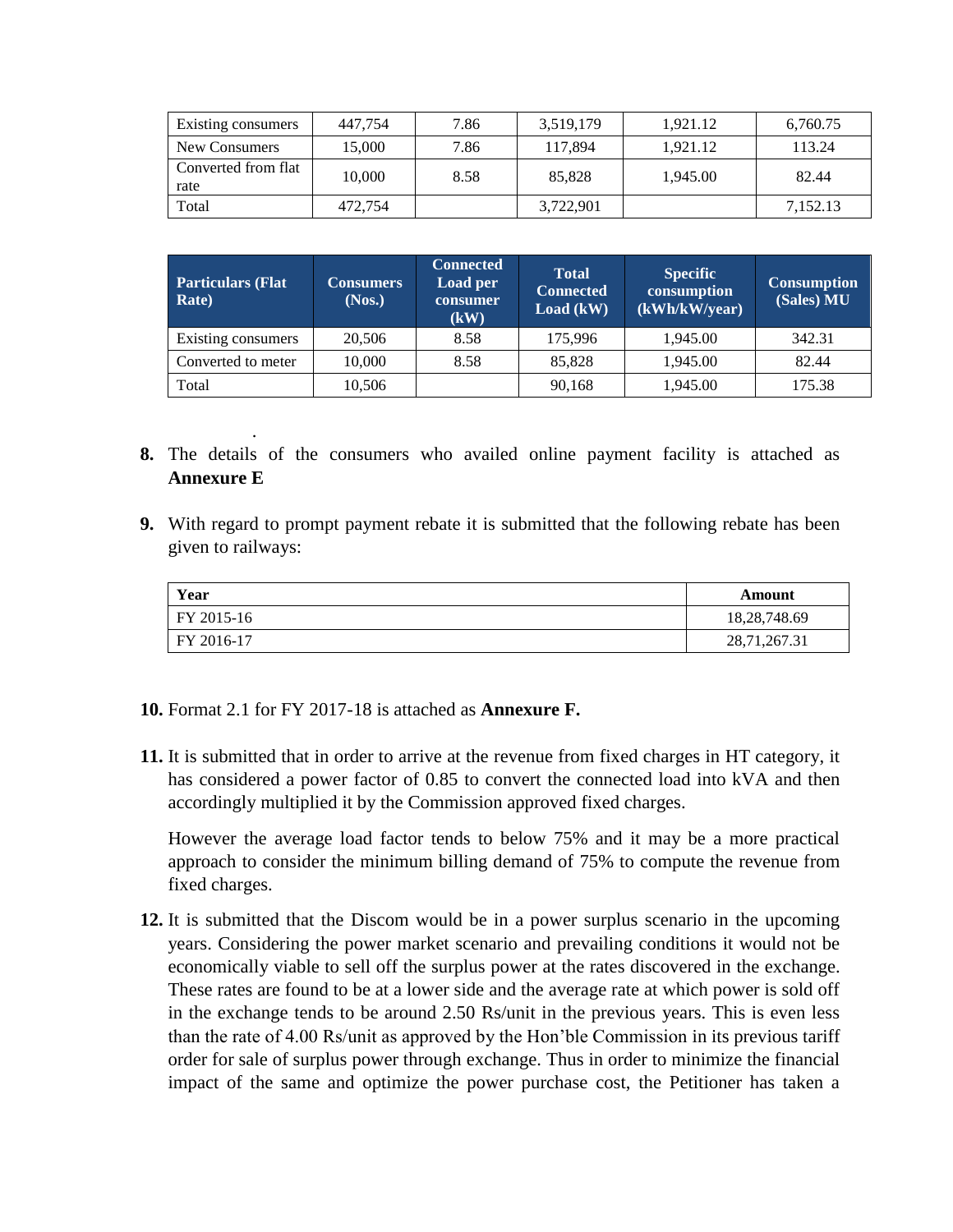prudent call and accordingly proposed to schedule power from the various sources as mentioned in Form 3.1 based on merit order principles.

- **13.** The Form 3.1 is resubmitted as **Annexure G.**
- **14.** The average cost of energy received for Aravali Power Co. Ltd as shown in form 3.1 is Rs 11.59 per unit. This is due to the fact that the quantum of energy from this source is only 3.44 MU very less. Hence the inflated average cost.
- **15.** The details regarding transmission tariff in form 3.4 is attached as **Annexure H.**
- **16.** The Discom would also like to submit that the rates prescribed are applicable for assets life up to 12 years whereas the composition of assets considered while calculating the depreciation in Format 3.6 consists of assets which are older than 12 years, thus the depreciation rate reduces for those assets in subsequent years. Hence there is a difference between rates mentioned in Format 3.6 as compared to those prescribed.
- **17.** Form 4.1 is being resubmitted as **Annexure I.**
- **18.** The Discom requests the Hon'ble Commission to consider the details pertaining to voltage wise cost of supply as submitted for Form 6.1 and 6.3 also. It is submitted that the Discom is striving its best and making all out efforts to work out the voltage wise details in coming years. It is working towards achieving 100% DT metering. Feeder metering for 33kV and 11kV feeders has been completed. The Petitioner is also in process of implementing its feeder monitoring system which would provide us with the separate reports for 11 kV. It would also provide us with separate single phase and three phase losses in rural areas. Post successful completion and implementation of these works the Petitioner would be in a position to provide the actual voltage wise data.
- **19.** It is further submitted that the Discom has made available the information pertaining to Form 6.2 and 7.2 which is being maintained by the Discoms to the Hon'ble Commission and requests it to consider the same. With regard to the targets for defective/stopped meters and replacement of the same, it is submitted that it is an ongoing process and no targets as such are set for the same. The segregation of technical and commercial losses is not feasible at the moment as there is not set methodology or parameters to separate commercial and technical losses from the total losses. Theft and non-recovery of bills for instance form a part of the commercial losses but to identify the same from the total losses as recorded is very difficult task and some methodology would be required to set based on detailed technical study on some pilot or sample basis.
- **20.** The basis of variable and fixed charges for the new station along with their expected date of commercial operation as considered is as follows: